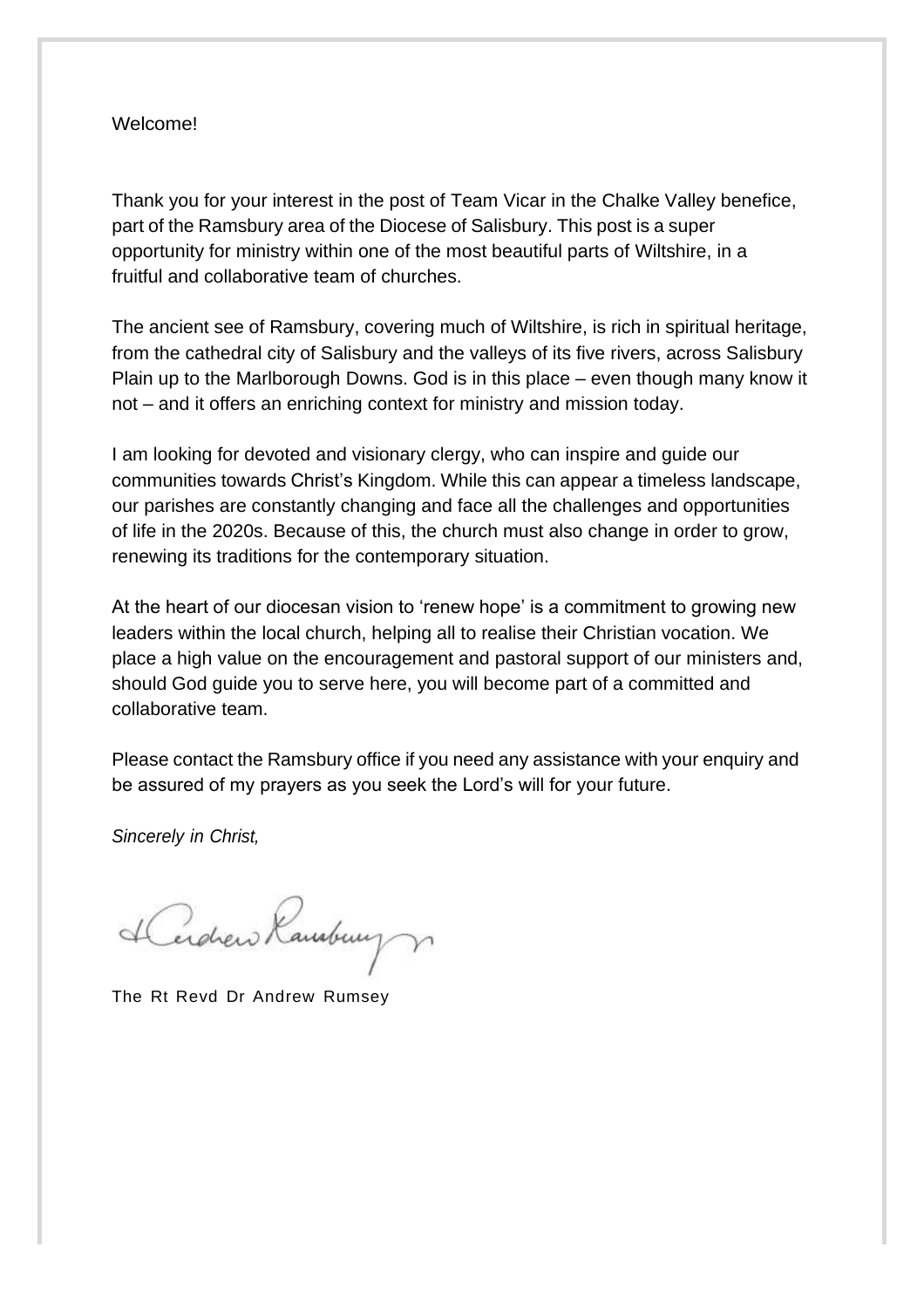# The post of Team Vicar for the Chalke Valley Benefice 2022





## Welcome

Thank you for your interest in our post of Team Vicar in the Benefice of Chalke Valley. We are a group of churches seeking to grow in Christ, rooted together with our communities. We are extremely fortunate to live and worship in a beautiful, rural area just a stone's throw from the city of Salisbury.

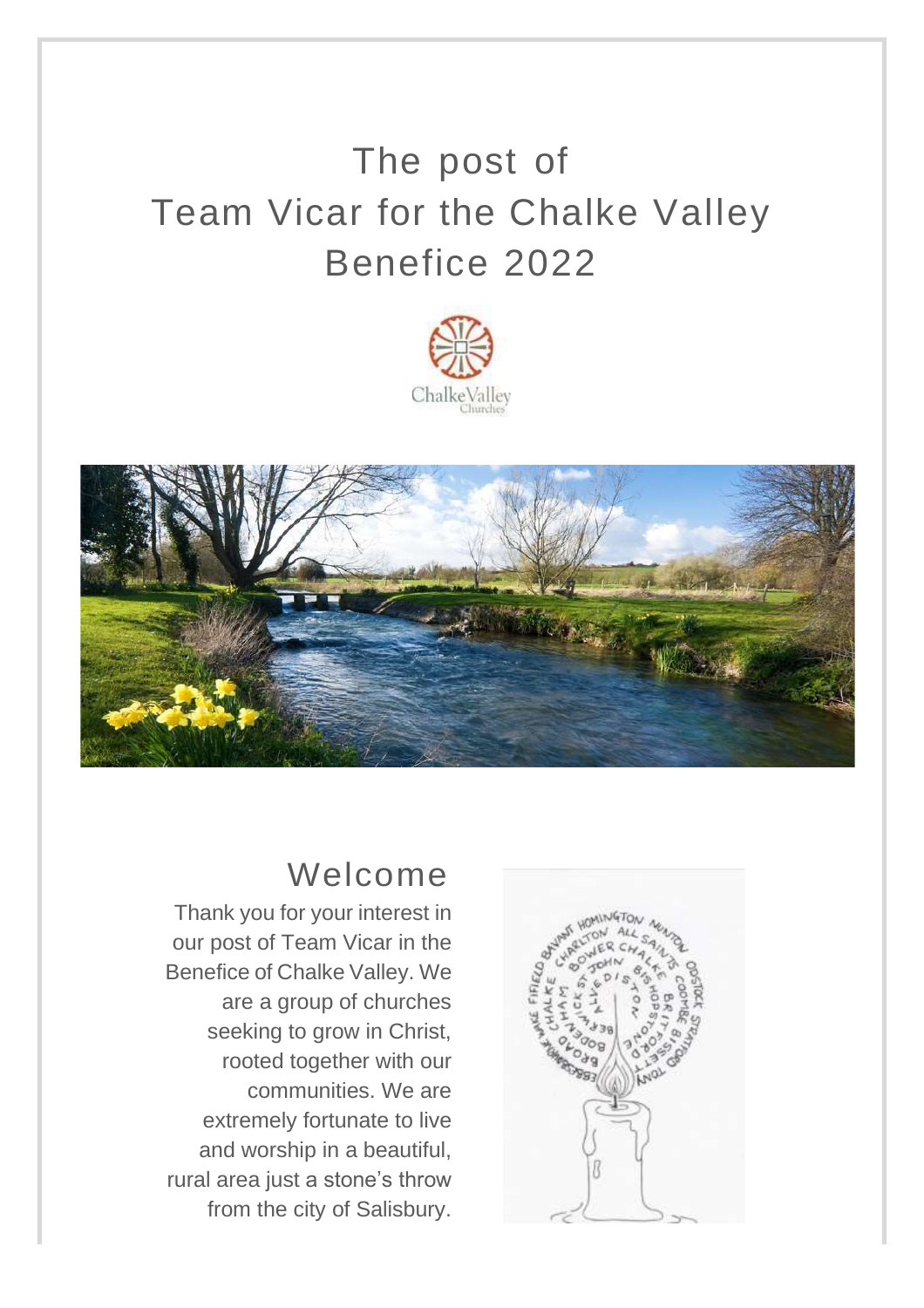## **Contents**

**Introduction** Vision Role Description Our Benefice Our Church Life Our Valley Life Your Home Life Further Information Appendices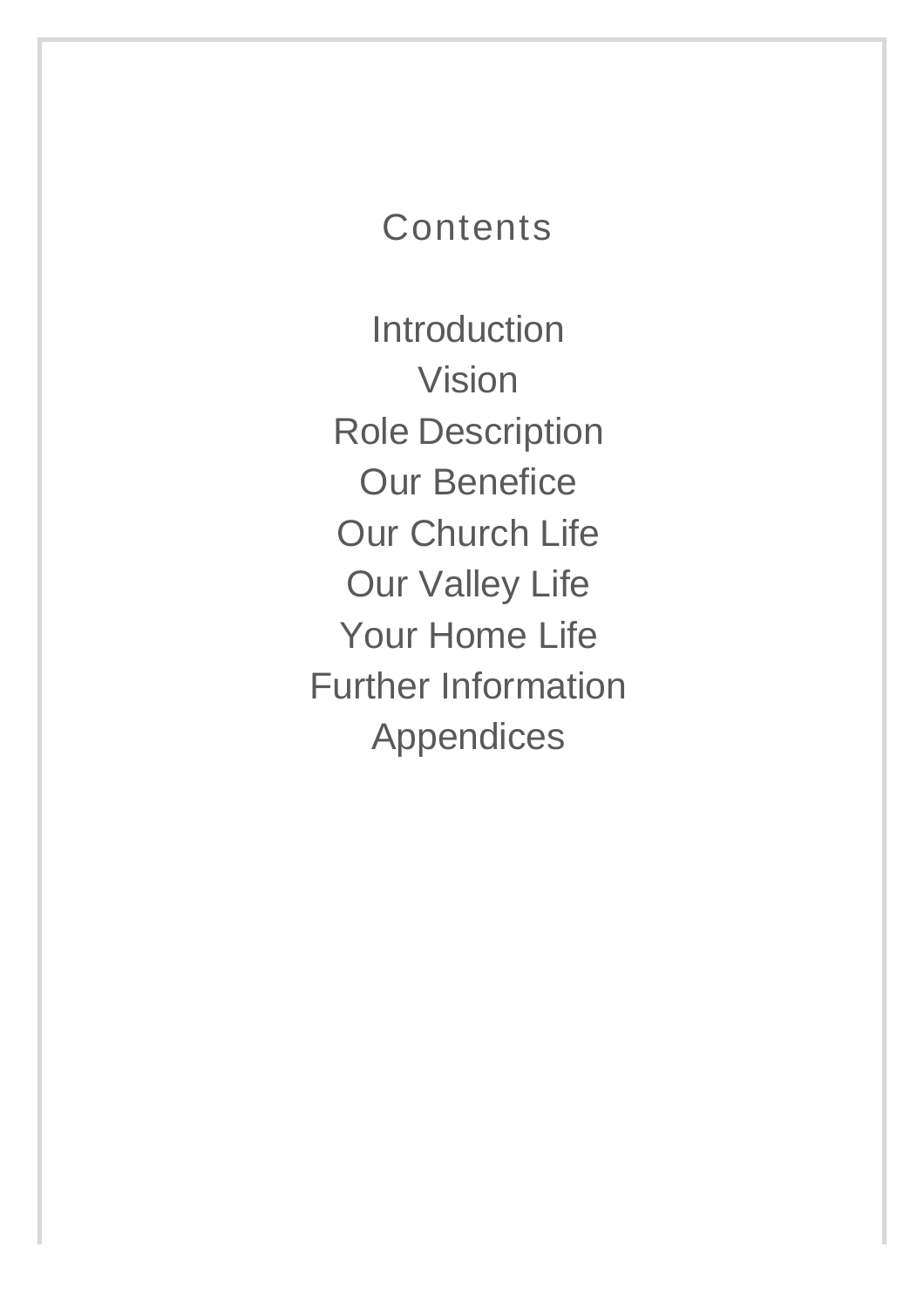# Introduction

Our Benefice of 9 parishes was formed in the mid 1990's and is now well established. As we emerge from the pandemic we recognise that it is important to review our church life and the community we serve. To that end, a group of 16 representatives from across the Benefice gathered to start a process of review and planning. The first stage of this was to reconsider our Benefice vision. In this, we found we were of one mind; our vision is to serve our communities. We have been encouraged and excited that our prayers for the direction of our Christian lives have been answered and shown God at work.

# Our Vision

We are a family of churches seeking to grow in Christ, rooted together with our communities. We aspire to be salt and light in our villages by serving all our neighbours and listening to their voices.

We aim to share the Gospel by our example, wholeheartedly engaging with our neighbours and deepening our own faith by offering belonging, support and comfort.

We want to use, and build on, the skills and interests of our congregations and clergy, to bring God's life-enhancing love to those who live around us.

*"Neither do people light a lamp and put it under a bowl. Instead they put it on its stand, and it gives light to everyone in the house."*

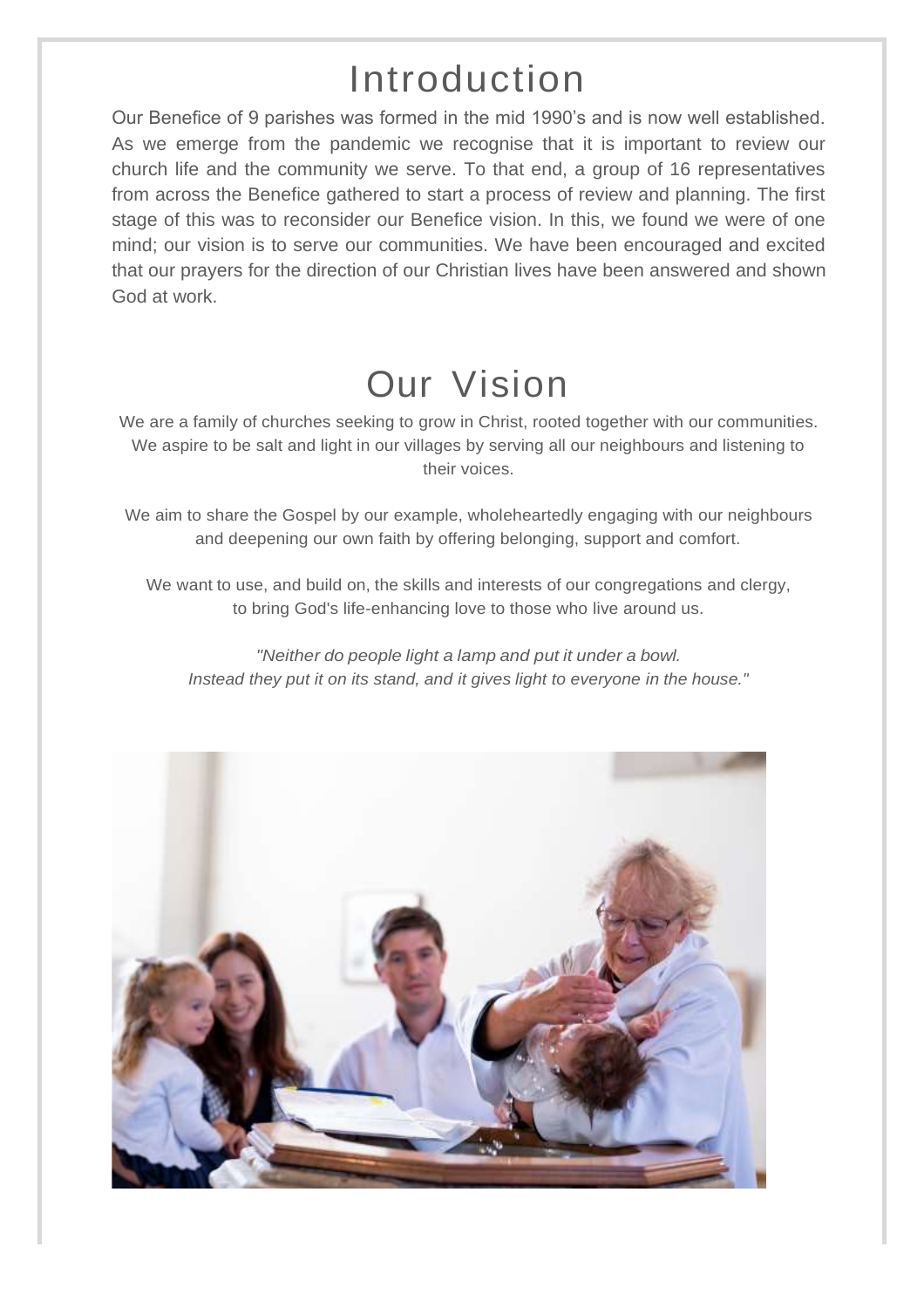# Role Description

You will be a member of our Benefice clergy team undertaking routine ministry throughout the Benefice but with specific responsibility for the churches in the eastern end. You will also have the opportunity to grow your own ministry in one or both of the following areas:

- Engaging with and supporting the growing number of young families moving to our valley
- Developing our on-line presence

### Team

The clergy team meet weekly to provide collaborative and supportive ministry for all the churches in the Benefice. They also meet once a week for Holy Communion.

## Ministry

-Leading worship and providing pastoral care (see appendix 4 for sample clergy service rota).

-Pastoral services (see appendix 2 for more information).

-Raising up and encouraging lay leaders in their work.

-Being enthusiastic and sensitive when introducing new ways to share God's love with our community.

-Understanding rural ministry.

-Being chair of several PCCs.

## **Schools**

-Being a governor at one or more of the valley schools.

- -Providing support and encouragement to both children and staff.
- -Being responsible for regular collective worship in the schools.

-Assisting the Open the Book teams who visit the schools.





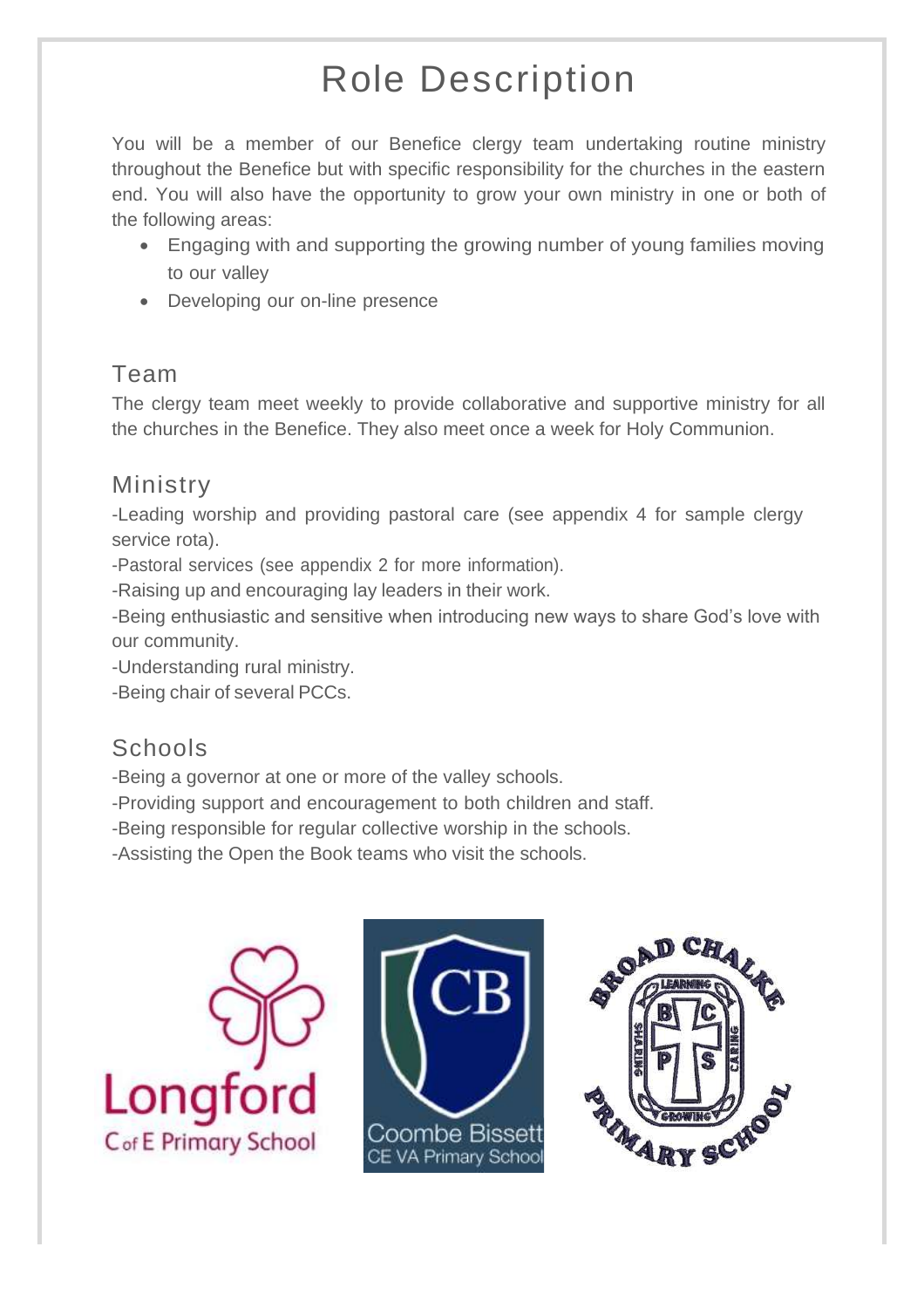### Benefice- wide role

Our review process recognised that we have a significant increase in the number of young families in our villages, with many investing in their 'forever homes'. You will have the opportunity to develop your own ministry to the younger age groups by engaging with them in new and innovative ways, working alongside lay ministers.

We have many in the valley who enjoy both playing instruments and singing. We are looking to encourage them to use our churches as places to gather in music making. There is the opportunity to encourage and support this music initiative and enable greater involvement of music in our worship.

We provided online services for our congregations during lockdown. Many have found this form of worship ideal for their circumstances and would like it to be continued. There is the opportunity to oversee our online services and develop our general online presence.

As we are a rural Benefice you will need to be able to travel to all the villages in the valley.

| Pastoral                        | - approachable and accessible, with a true<br>concern for everyone in your care                             |  |  |
|---------------------------------|-------------------------------------------------------------------------------------------------------------|--|--|
| <b>Bold</b>                     | - not afraid to challenge us to step out in faith and<br>step into our calling                              |  |  |
| Innovative                      | - willing to explore fresh expressions of church,<br>with both discipleship and mission in mind             |  |  |
| <b>Biblically knowledgeable</b> | - able to demystify the Bible - we want to learn<br>from you                                                |  |  |
| A mentor                        | - able to lead us and also to encourage us to be<br>leaders too                                             |  |  |
| A team player                   | - comfortable working alongside other clergy,<br>supporting others and accepting support where<br>necessary |  |  |
| Child-friendly                  | - creative and engaging with children                                                                       |  |  |

### Desirable attributes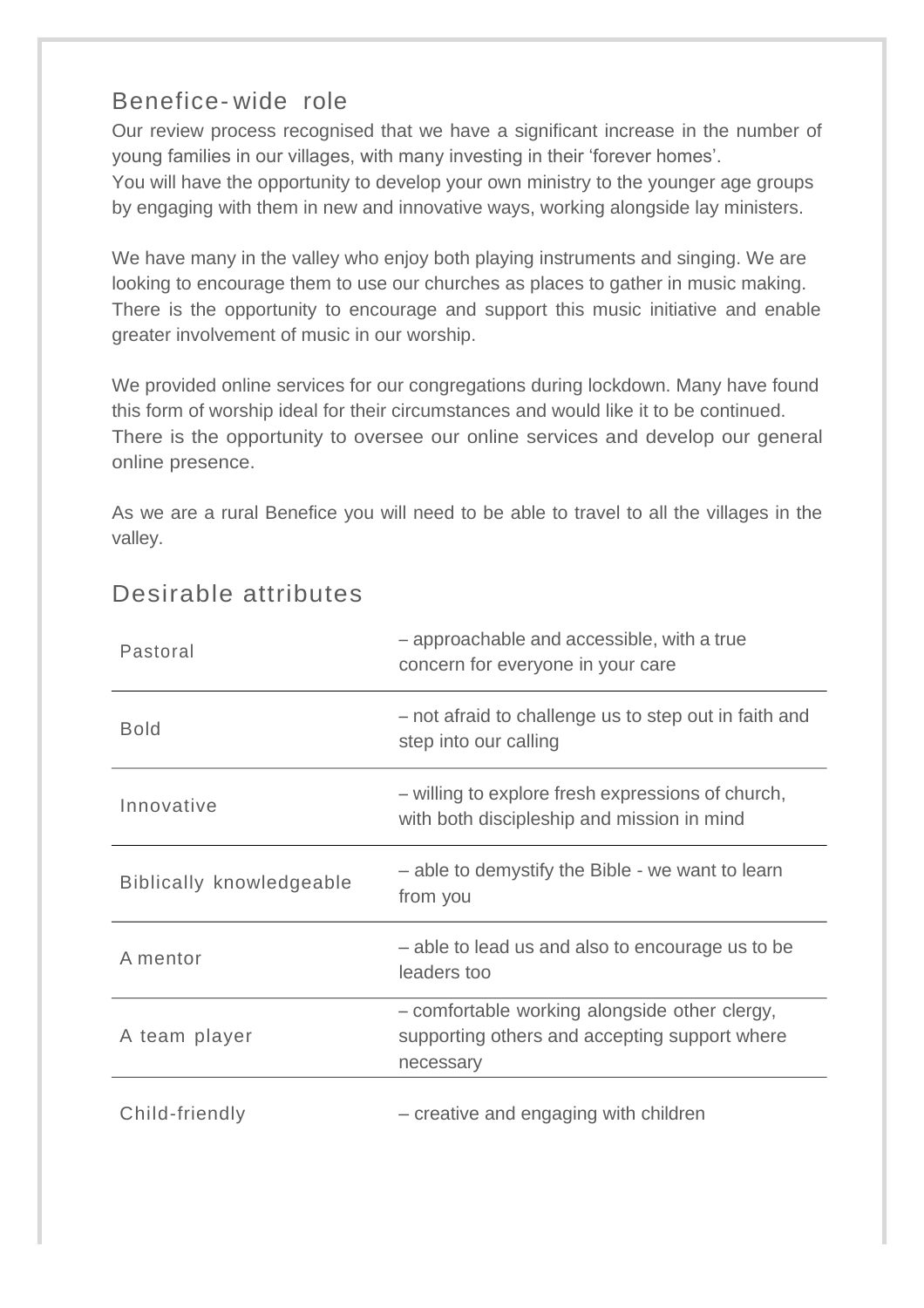# Our Benefice

### Overview

Our benefice comprises 14 rural churches in 9 parishes set along 17 miles of the River Ebble (see appendix 1). We are part of the Chalke Deanery within the Diocese of Salisbury. Our Benefice team is:

> Team Rector – Catherine Blundell Team Vicar – Jenny Taylor New Team Vicar – You? Curate – Roger Leake Employed administrator – Emily Broomhead

We have many Lay Worship Leaders, Lay Pastoral Assistants and retired clergy who support the clergy team in leading Sunday worship and with pastoral care in our communities.



### Governance

Our Team Council is a legally constituted body made up of the clergy and representatives from each parish. It is the main decision-making body in the Benefice and helps to reduce the burden on individual PCC's by overseeing the spiritual activity in the valley and assisting in the legal requirements for our parishes such as safeguarding and health and safety issues.

Each parish has its own PCC to oversee the work of the local churches, and within the PCCs there are groups dedicated to finance, fabric and pastoral care.

### Buildings and Finances

Our historic churches are valued by our communities and well supported financially. All our parishes have paid their latest parish share and the church buildings are generally in good repair, some having recently had major refurbishments.

## Deanery and Chapter

As Team Vicar you will belong to the Chapter of the Chalke Deanery. Currently there are 8 paid and 2 self-supporting clergy members along with a small number of retired clergy, Licensed Lay Ministers and the Deanery Lay Chairman. The Chapter has a monthly meeting and Communion Service. The clergy value this regular coming together for theological discussion and mutual encouragement, given the geographical spread of the Deanery.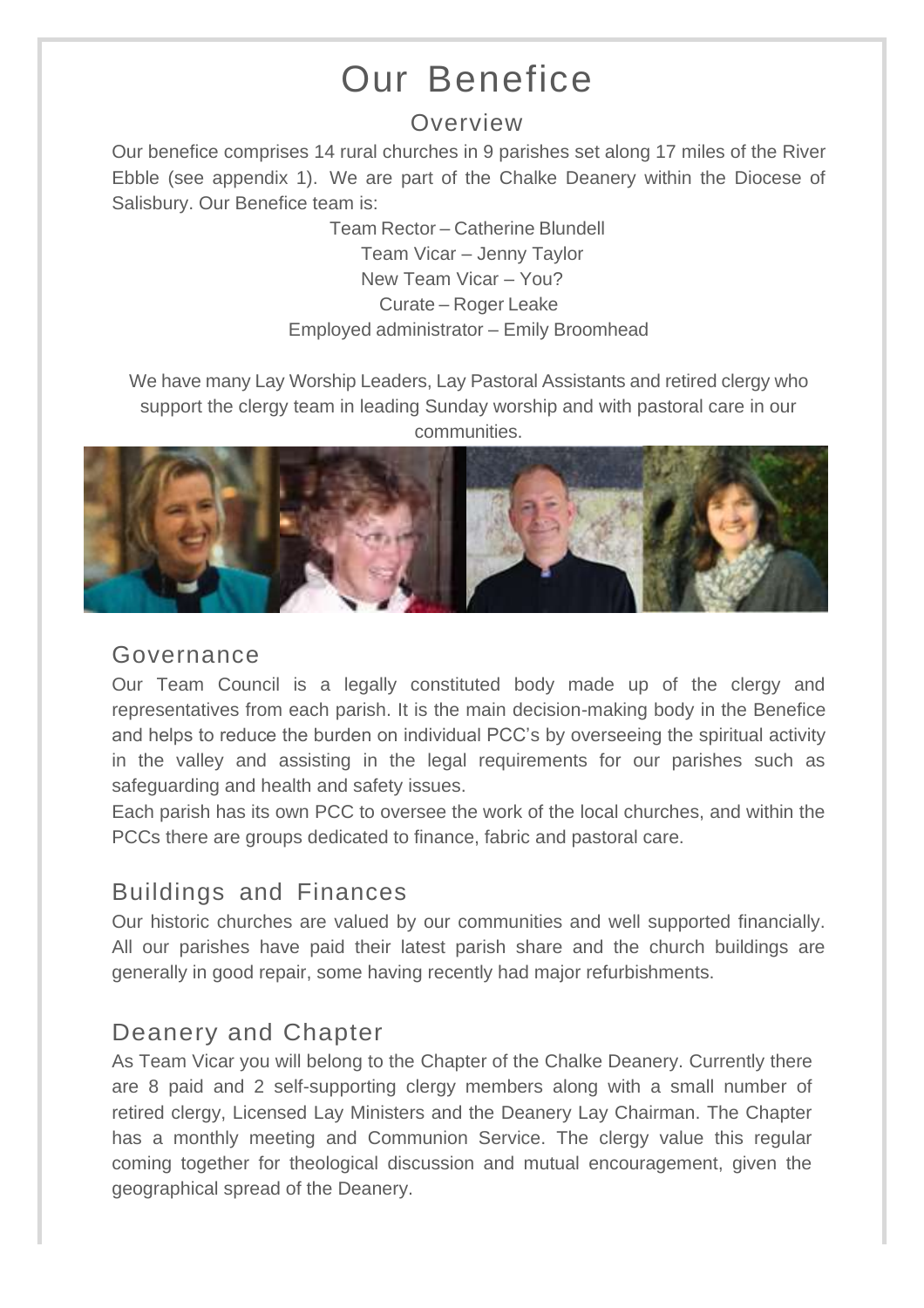# Church Life

We have been united as a Benefice for more that 20 years and have found great joy in being small congregations but also part of a much larger family. Our approach to worship is fairly traditional but having unity without uniformity, we are able to approach our worship in a variety of different ways *(see appendix 4).*

## Fellowship

Beyond our Sunday worship, we have a number of groups that meet regularly in fellowship and discipleship.

#### Lent Projects

Through our Lenten fundraising each year, our Benefice chooses to support a charity, alternating between UK and overseas charities. Working towards a common purpose, we have raised as much as £20,000 to achieve our objectives.

Bible studies/Home groups A safe place to ask questions and go deeper. There is no set programme. Group leaders choose what to study. Over Lent, we share a common study course.

#### Wellspring

A group of around 35 Christians that meets weekly during term time to worship and hear Biblical teaching. It is lay led, but visiting clergy are warmly welcomed. This group has been the instigator of many activities including the men's breakfasts, Lee Abbey weekends, suppers and a highly successful charity, CRESS.



#### Lee Abbey

Biennially joining together as a Benefice to occupy the whole of Lee Abbey. This is a time for fellowship, worship and teaching, when our church family can really get

to know God and each other better.

#### Informal Worship

Lay led fresh expressions of church are emerging in three different churches within the Benefice, with the aim of offering a more relaxed style of worship and teaching.

#### Visionary groups

A group of Christians from across the Benefice attended the CPAS run Thrive course and have continued to meet to encourage the development of lay leaders and community outreach within the valley.

The review and planning group has recently formed to reflect on how the pandemic has affected our parishes and how we will move forward in the post-pandemic world.

Lord you gave us all two hands, eight fingers and two thumbs. We can spread them out like your. push with them, pull and dram They wriggle and shake the art mude and now mith hands together we say Thank you god for your love today from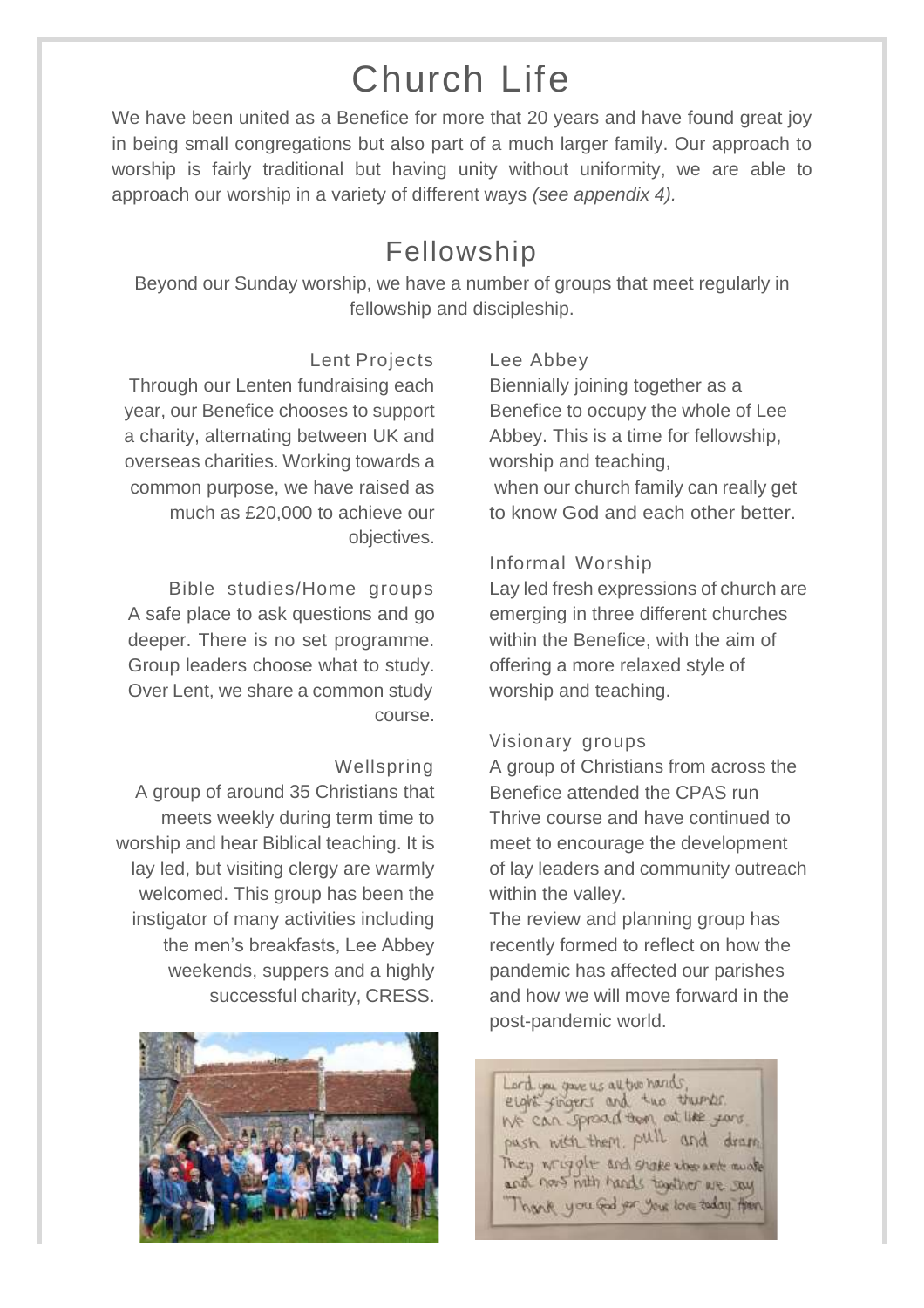Worship during the pandemic. During the first lockdown, we conducted our worship online, using both Zoom and YouTube recordings. Our schools were provided for by the clergy team recording collective worship. When permitted, we held creative outdoor services which were so successful that we have continued them for major festivals.

#### Prayer meetings

Some weekly, some monthly. In person or on Zoom. Our older congregation have embraced Zoom to make this possible.

#### Children

During the pandemic we hosted a Sunday afternoon Bible stories session on Zoom for our children and their families. Once restrictions had eased we all got together for more Bible stories and cake in the park.

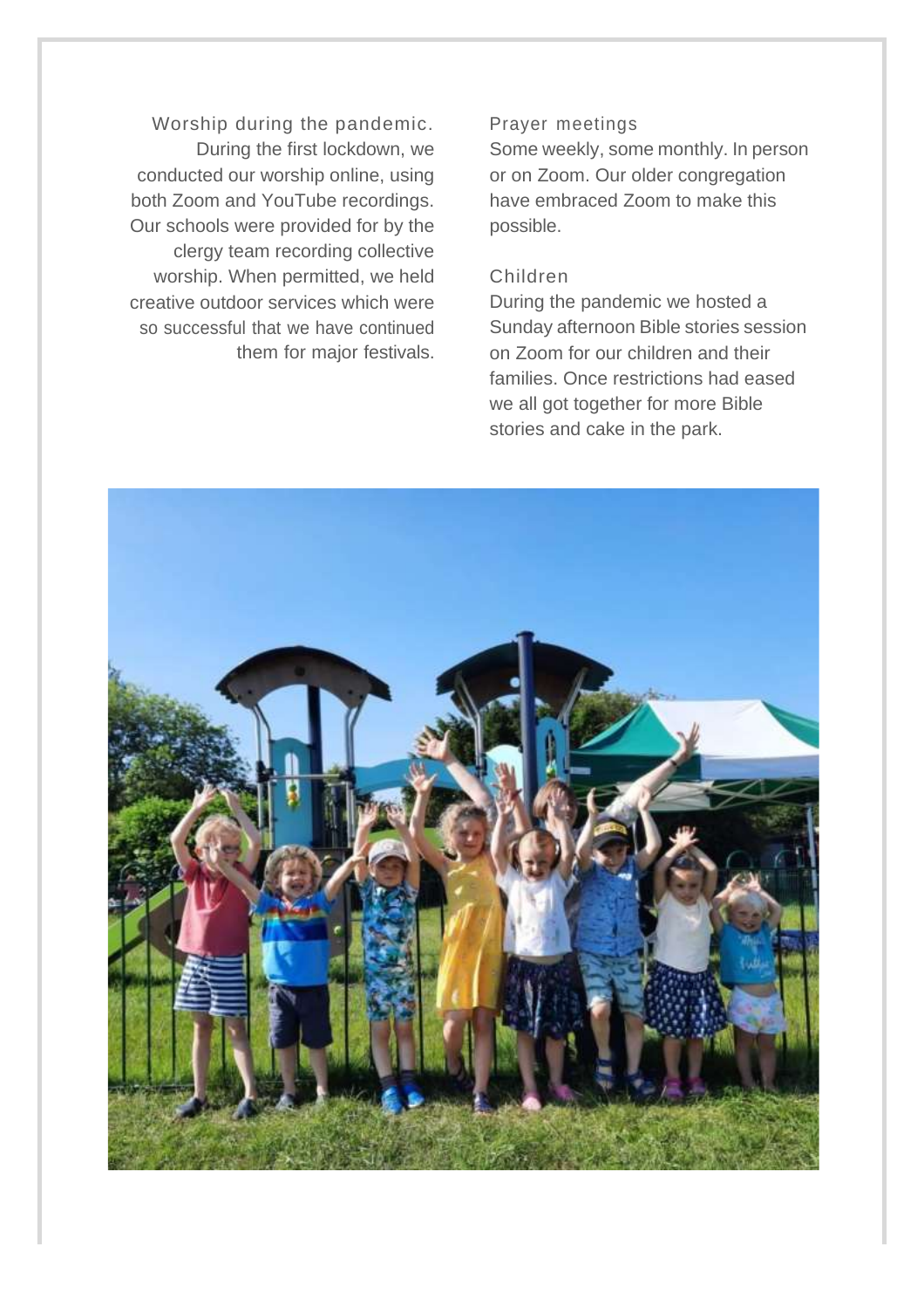### **Outreach**

Rural ministry offers us effective and fun ways to share the love of God through the many events in our villages and churches. It is through these events that we can really be salt and light to our friends and neighbours.

#### Easter

We hold a number of outdoor services. including: a Dawn service, an Easter egg hunt and a retelling of the Easter story in poetry and re-enactment. We also had an Easter trail set out across a local farm.

#### CRESS

Christian Relief and Education for South Sudanese (CRESS) is our 'home grown' charity. The charity has supported over 80 children through education, provided assistance in setting up a medical clinic, funded many to attend agriculture and small business training and enabled the clergy in South Sudan to attend national conferences.

#### Christmas

Many of our parishes hold outdoor carol services. This year, people gathered around fire pits drinking mulled wine, singing carols and hearing the Bible. Door-to-door carol singing remains a popular tradition in all the villages, and our lay and clergyled Christmas Day services are well attended.

#### Community events

Several of our churches have been adapted to be used for wider community use, including: concerts, plays, music practice, coffee mornings and barn dances.

#### Open the Book

These teams have worked for several years in all three of our primary schools. In-person visits were not possible during the pandemic, but the teams produced videos to share with the children.

#### Cueibet

We support Cueibet, in South Sudan, through our Salisbury-Sudan Deanery link. Some of our congregation and clergy have been to visit the area with gifts and teaching. We have provided the area with bicycles and school equipment through fundraising in past Lent projects.

#### Harvest

With a number of farms in the Benefice, our harvest celebrations are an important festival. They are a great opportunity to share our gratitude for God's generosity with our community. One of the villages holds a barn dance in their church.

#### Coffee Mornings

Coombe Bissett hosts regular coffee mornings and a monthly 'Golden Lunch'.

#### Cowshed Nativity

Around 100 people came to our first Cowshed Nativity this year, held on a local farm.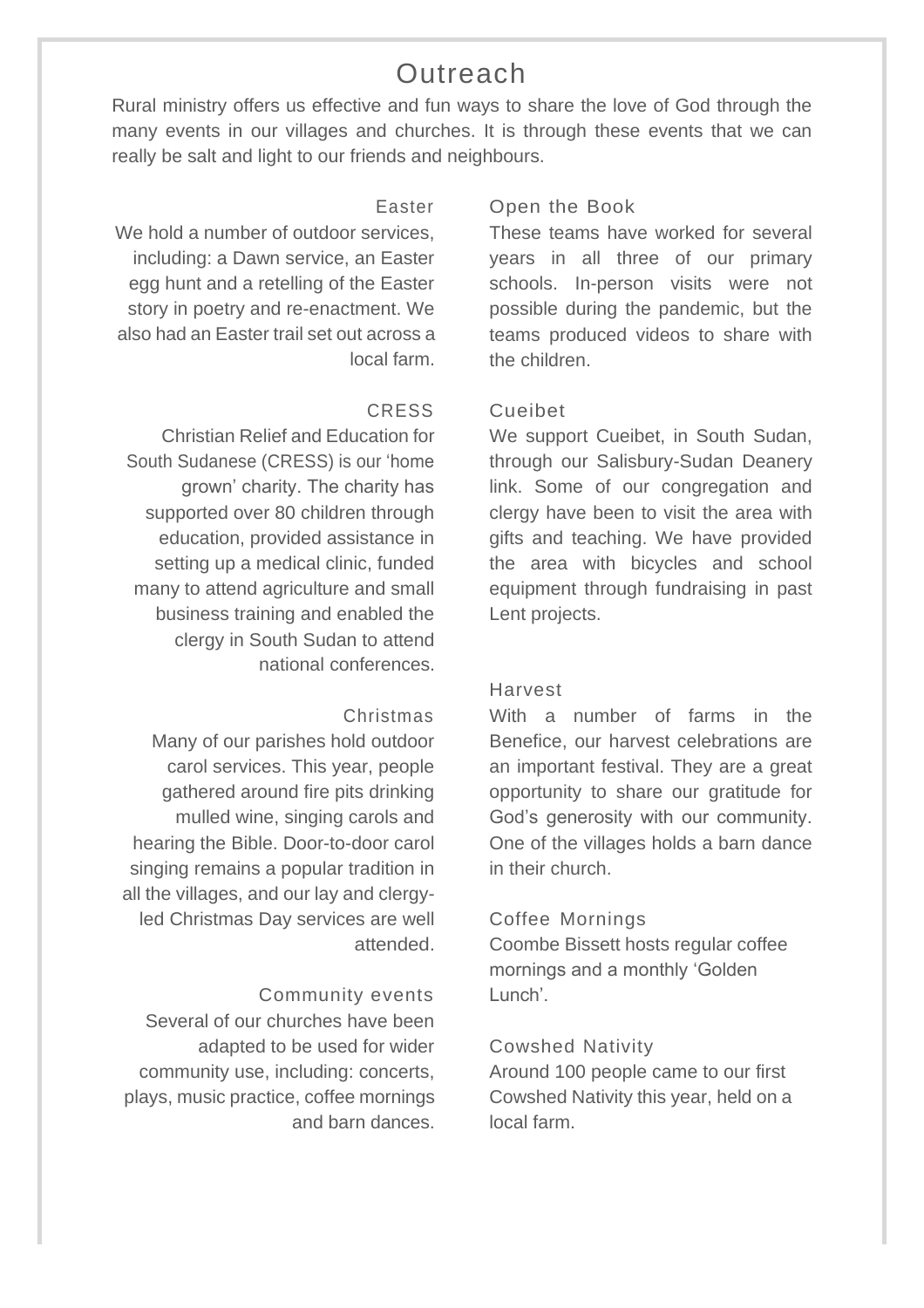# Valley Life

The collective population of the Valley is about 4,000 people, with villages ranging in size from just 20 to around 600. Whilst employment was originally in farming and agriculture, our population is now quite diverse. Many professionals, commuters, young families and retirees now choose to make their 'forever homes' in our villages, whilst our long-standing residents and small community of travellers ensure that we retain our links with the past. Families can often trace their connections with the area for many generations, providing an historical stability that is most welcome.

Whilst outwardly affluent, beneath the surface there are those who struggle to make ends meet – a situation that will soon become worse with the rising cost of living. Fortunately, there is a very strong sense of shared community ensuring a good support network for those in need.

## Facilities

We are fortunate that we don't have to travel far to meet our health and recreational needs. There's much to get involved with right on our doorstep.

#### Shops

There are three shops: a farm shop in Britford, a community-run shop in Coombe Bissett, and a community-run shop and 'hub' in Broad Chalke.

## Link scheme

This is a community-run scheme to transport those unable to use public transport to essential appointments.

#### Food and drink There are eight pubs within the Benefice, all are welcoming and serve excellent food.

#### Medical care

There are GP surgeries in Broad Chalke, Salisbury, Wilton and Downton. Both NHS and private hospitals are within the Benefice.

#### Entertainment

Village hall film nights, singing groups, book clubs etc abound throughout the valley, as do the seasonal pantomimes.

#### Sports

Chalke Valley Sports Centre is home to several sports clubs, including football and tennis. Yoga and pilates classes are held at several of the village halls.



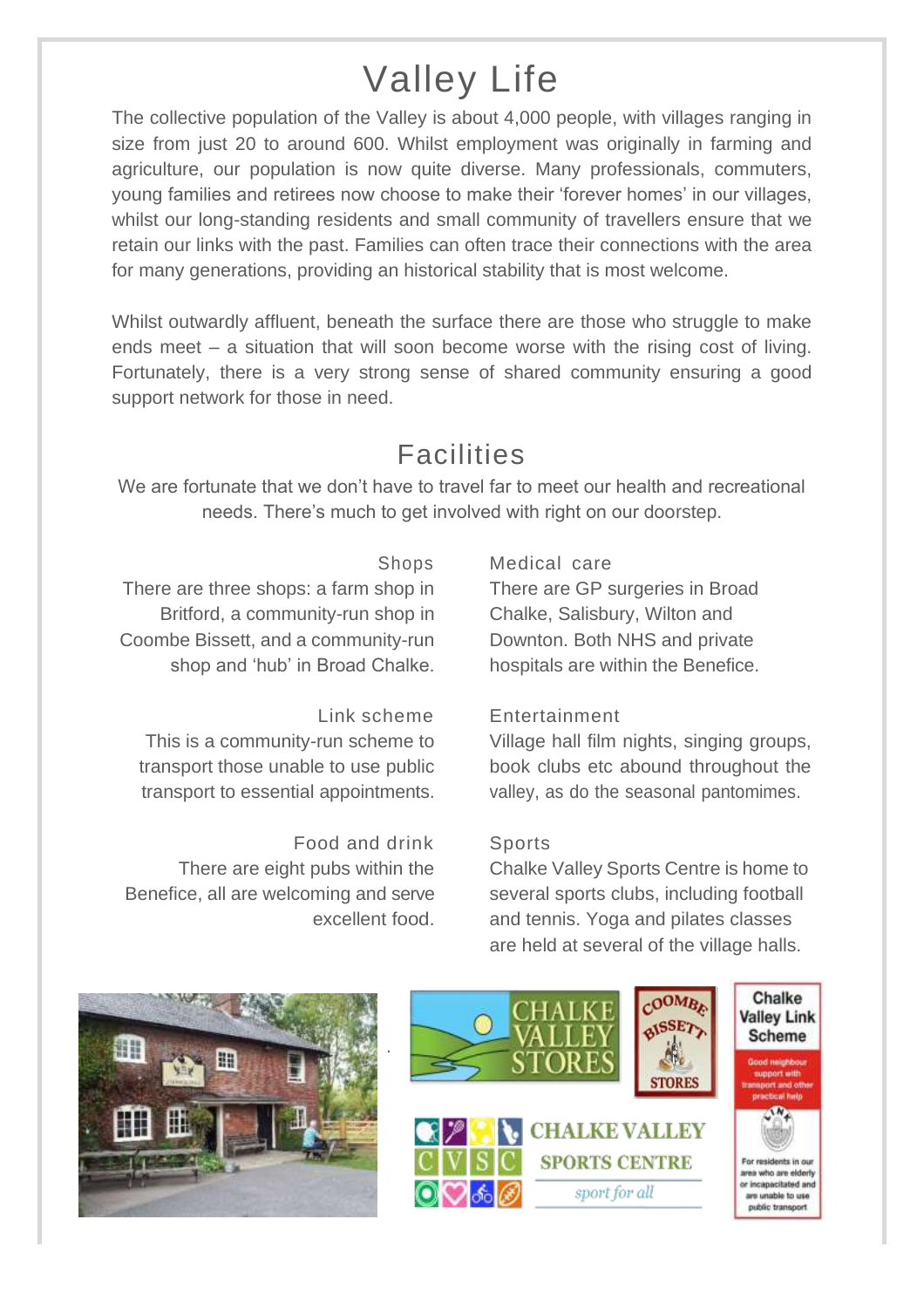## There's a lot going on

Alongside the necessities of life, our valley offers much for family and community living. From the nationally recognised Chalke Valley History Festival to our intervillage football match, there is plenty to enjoy and share with friends.



Village pantomimes All-age community events, always a sell-out. One cast had an age range from 8 to 73.

#### Ebblefest

An annual festival of music, food and fun that raises money for our churches and local charities and brings people together.

#### Open Farm Sunday

Nunton Farm Dairy welcomes over 2000 people in to watch the dairy farm in action. Including milking demonstrations, tractor rides, ice cream vans and all sorts!



Berwick St John Country Fayre Held every 2 years, this wonderful gathering of steam engines and farm machinery is hugely popular and raises funds for our hospital's charity, the Stars Appeal.

#### The Chalke Valley History Festival

Evolved from a local literary festival, this is now a nationally recognized annual event held in Broad Chalke.

#### Other events

Bonfire night in Charlton All Saints, regular car boot sales, New Year's Eve inter-village football match, village fetes, flower festivals, cream teas...and so much more.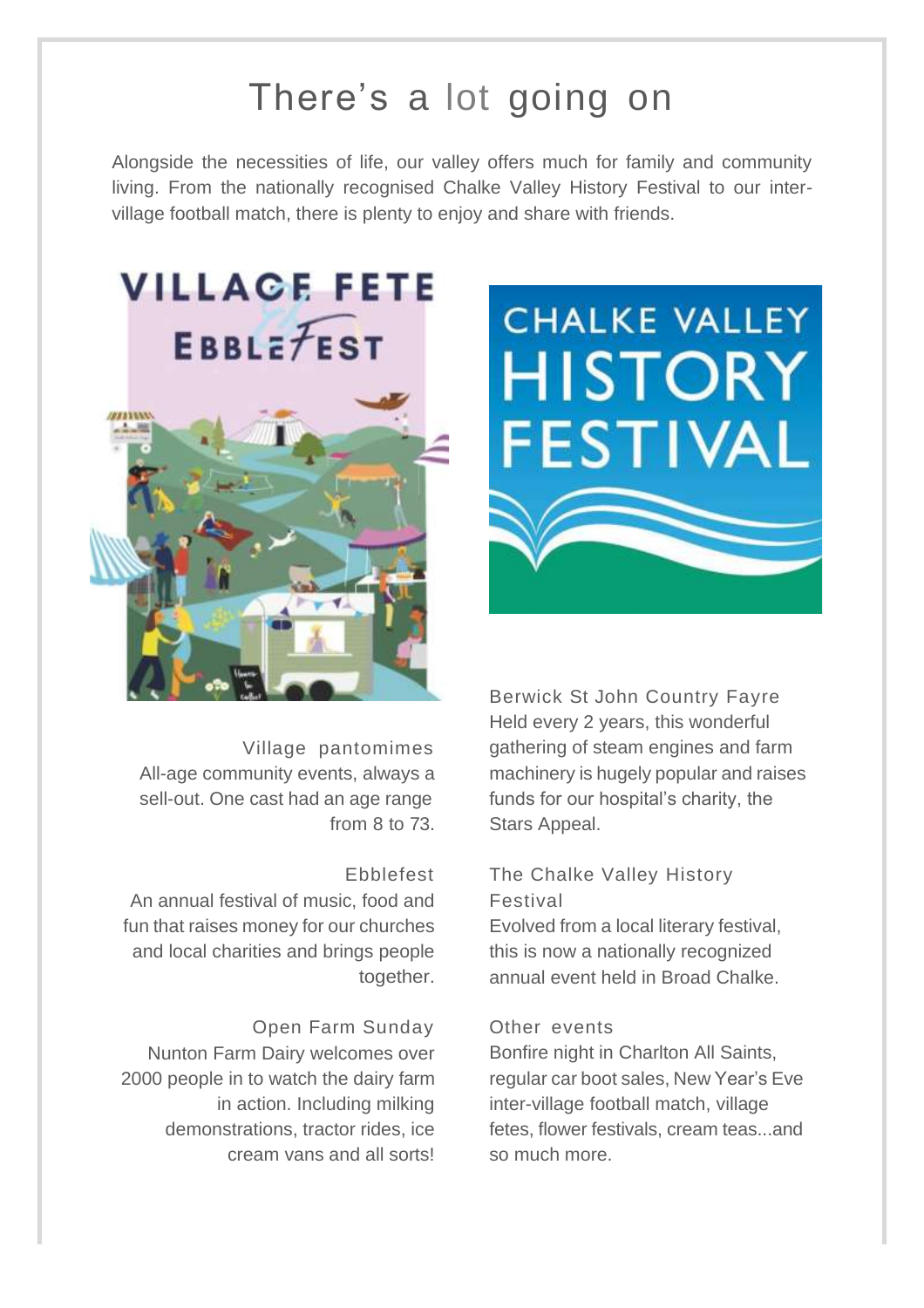# Home life

The Vicarage



The vicarage is located in the friendly farming village of Nunton, in the parish of Odstock with Nunton and Bodenham, towards the East End of the Chalke Valley Benefice. It is a detached, light 4 bedroomed home (*see appendix 3 for footprint*) set in its own garden. There is decent car parking space with an electric charging point and a single garage. It is just a few yards from St Andrew's Church and not much further from the pub and the

local milk vending machine (the milk is from the dairy herd that you will encounter daily on your walks).

#### Schools

There are three primary schools in our Benefice (Longford C of E primary, Coombe Bissett C of E primary, Broad Chalke C of E primary) and a good selection of other schools nearby. In Salisbury, just a short bus ride away, we also have a variety of private schools, 2 grammar schools and several highly-regarded secondary schools.

#### Transport links

Bus services into Salisbury and to the local secondary schools are within a few hundred yards with a 'village' bus service a few times a day. There are good A road links and rail services to the cities of Southampton, London, Bath and Bristol. Our nearest airport is in Southampton.

#### The city of Salisbury

The beautiful city of Salisbury is just 3 miles away. Known for its stunning cathedral, Salisbury is also home to Sarum College, where there are a number of theological courses to enrol on for personal study and continued professional development. The Royal School of Church Music is also located in Salisbury, so there are ample opportunities to be involved in Diocesan activities.

The city has everything you need: a range of high street shops, boutique coffee shops, a leisure centre, restaurants, parks and a brilliant theatre. For those with a desire for a greater variety of shops, West Quay shopping centre and Ikea are just 40 minutes down the road in Southampton.

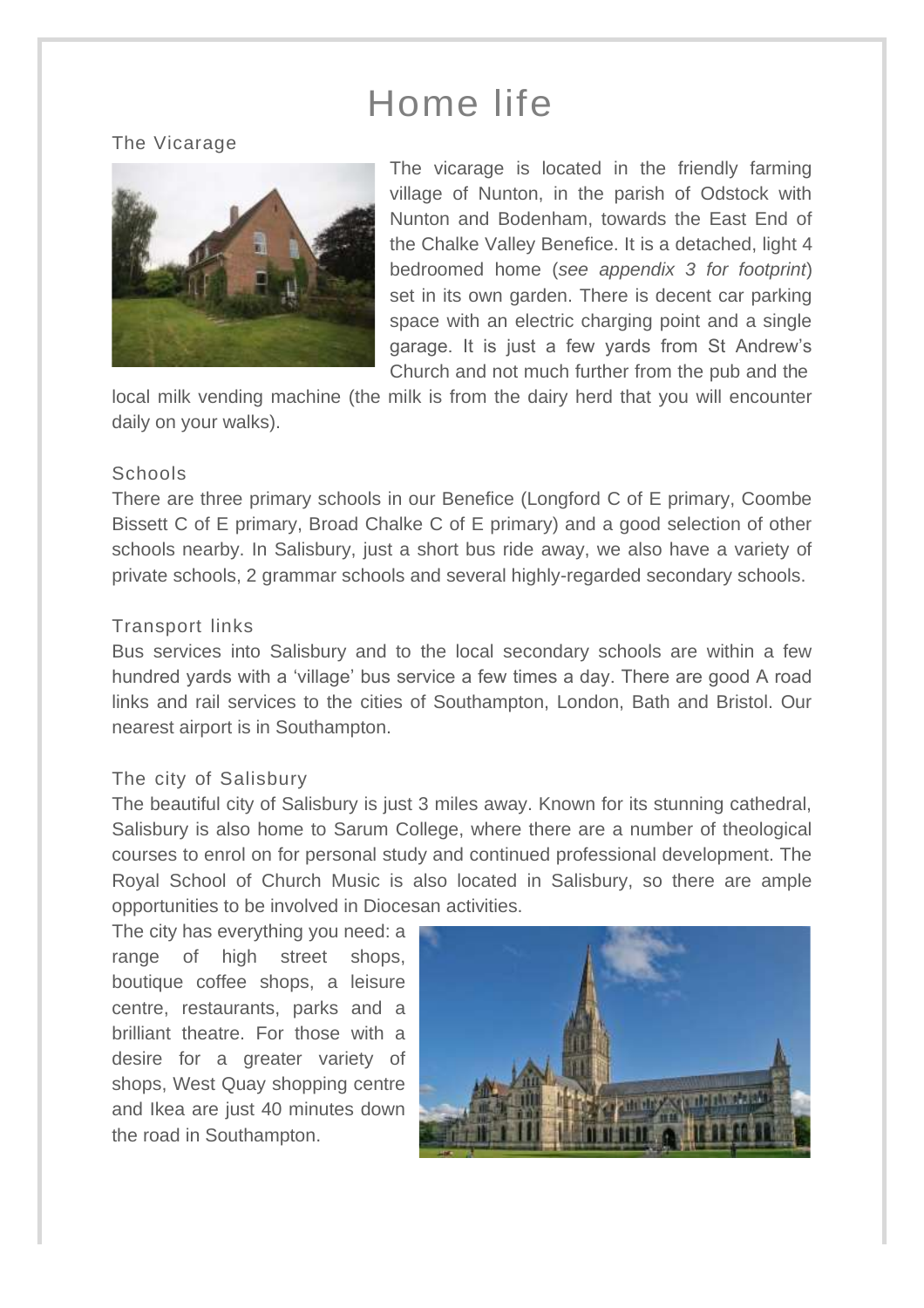# Further Information

We hope you've enjoyed reading about our Benefice and the exciting opportunities we have for you here. As you can see, this role gives you a unique chance to work with and be supported by an established team, whilst growing and developing your own areas of ministry. Alongside your diverse work as Team Vicar, we invite you to share with us the pleasure of living in a fun and friendly community. Our hope is that you too may become rooted in this place.



If you would like any further information, or to discuss the post in more detail, please contact: Lynne Archer – PA to the Bishop of Ramsbury [lynne.archer@salisbury.anglican.org](mailto:lynne.archer@salisbury.anglican.org) 01722 438662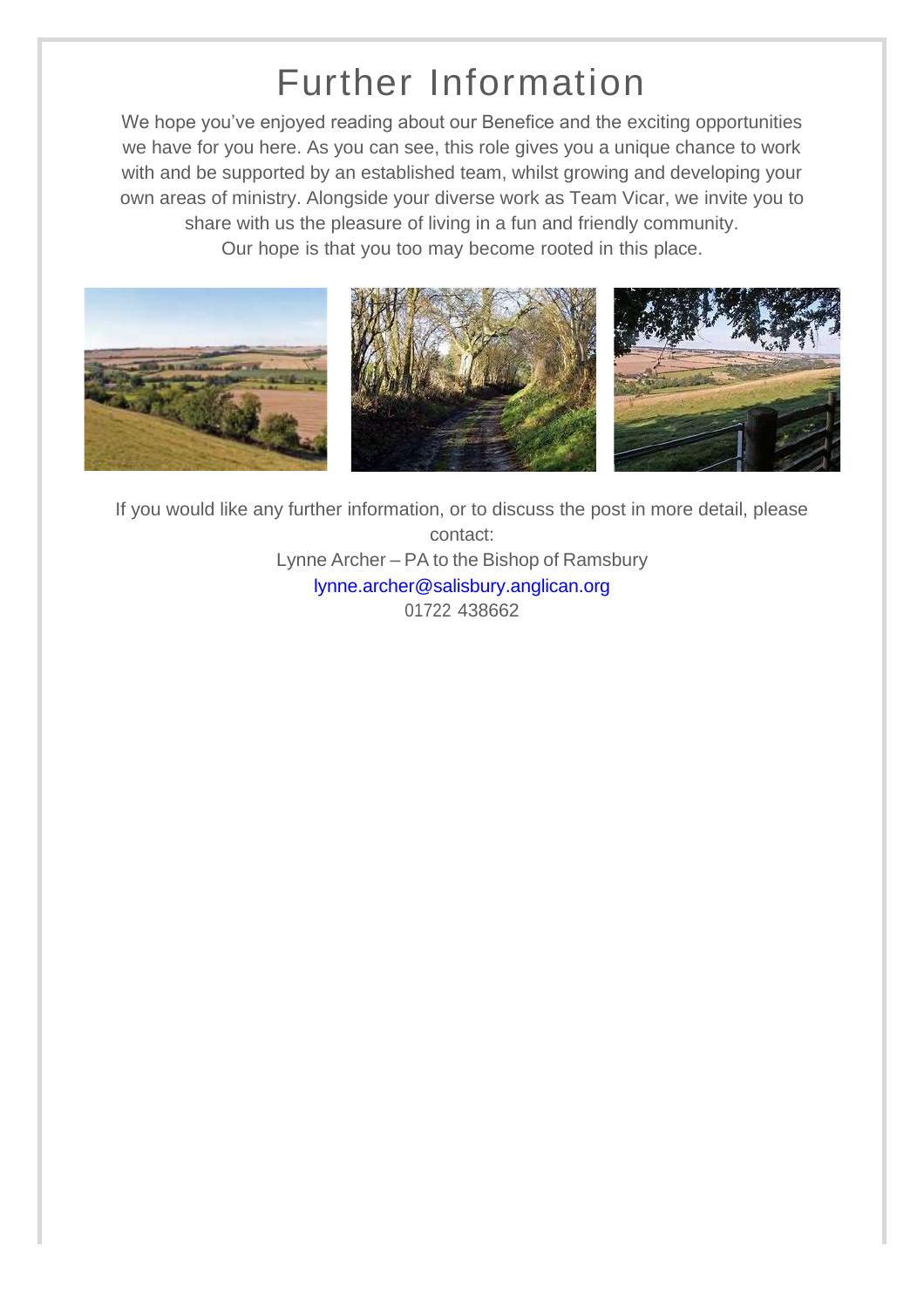## Appendices:

Appendix 1 – Map of the Benefice Appendix 2 – Pastoral Services Appendix 3 – Vicarage Footprint Appendix 4 – Sample Monthly Service Rota Appendix 5 – Churches

## Appendix 1 – Map of the Benefice



## Appendix 2 – Pastoral Services

These are the pastoral service figures for the whole Benefice for the year 2021: Baptisms: 20 Weddings: 15 Funerals: 50

We are pleased to have an open baptism policy in the Chalke Valley.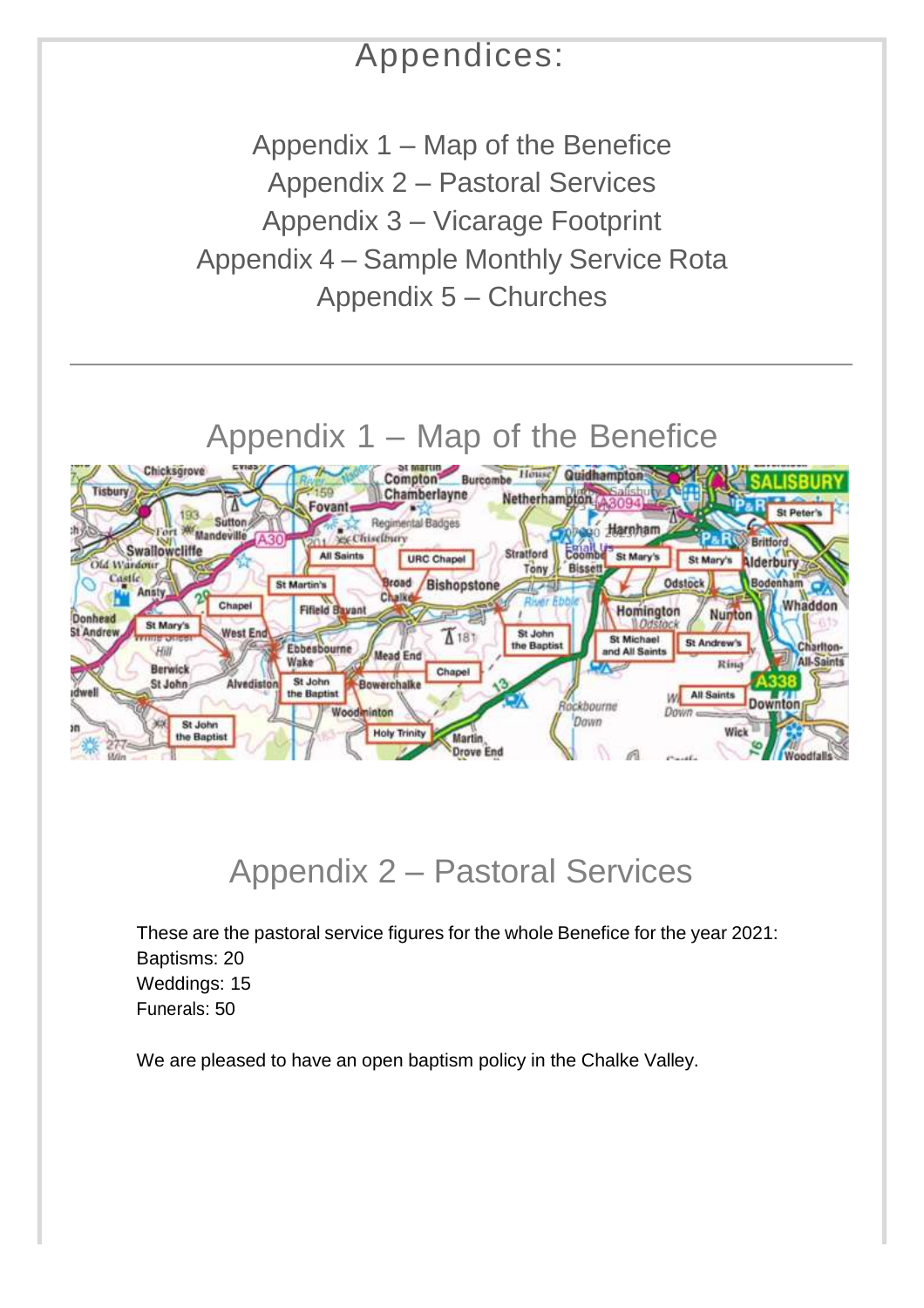# Appendix 3 – Vicarage Footprint



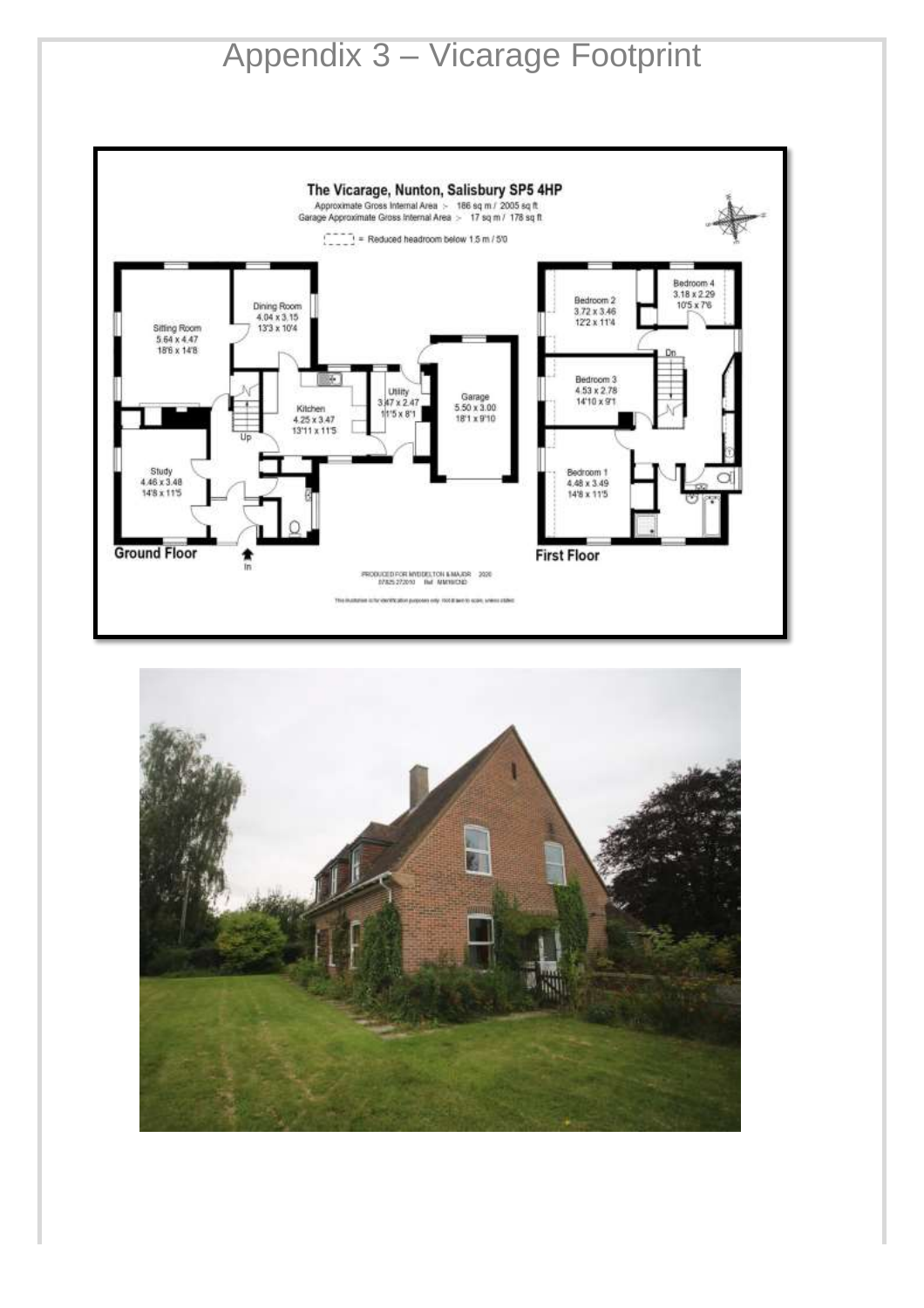# Appendix 4 – Sample Monthly Service Rota

| Services in Chalke Valley Benefice - March 2022<br>BCP = Book of Common Prayer (Traditional Language), CW = Common Worship (Contemporary Language)                                                                                                                                                                                                                                                                                                                                                                                                                                                                        |  |                                                                                                                                                                                                                                                       |                                                                                                                                         |                                                                                                                                                        |  |
|---------------------------------------------------------------------------------------------------------------------------------------------------------------------------------------------------------------------------------------------------------------------------------------------------------------------------------------------------------------------------------------------------------------------------------------------------------------------------------------------------------------------------------------------------------------------------------------------------------------------------|--|-------------------------------------------------------------------------------------------------------------------------------------------------------------------------------------------------------------------------------------------------------|-----------------------------------------------------------------------------------------------------------------------------------------|--------------------------------------------------------------------------------------------------------------------------------------------------------|--|
| Pattern of services during Covid 19 restrictions.<br>Please follow all the safety rules in church. If the situation changes, services may be<br>cancelled at short notice. Please check your church noticeboard and weekly e-bulletin.                                                                                                                                                                                                                                                                                                                                                                                    |  |                                                                                                                                                                                                                                                       |                                                                                                                                         |                                                                                                                                                        |  |
| 2 March<br><b>ASH</b>                                                                                                                                                                                                                                                                                                                                                                                                                                                                                                                                                                                                     |  | 12.15pm Communion with Ashing (CW) Broad Chalke                                                                                                                                                                                                       |                                                                                                                                         | Catherine Blundell                                                                                                                                     |  |
| <b>WEDNESDAY</b>                                                                                                                                                                                                                                                                                                                                                                                                                                                                                                                                                                                                          |  | 7.00pm Communion with Ashing (CW)                                                                                                                                                                                                                     | Coombe Bissett                                                                                                                          | Jenny Taylor                                                                                                                                           |  |
| 6 March<br>1 <sup>st</sup> Sunday<br>of Lent                                                                                                                                                                                                                                                                                                                                                                                                                                                                                                                                                                              |  | 9.30am Parish Communion (CW)<br>9.30am Parish Communion (CW)<br>11,00am Family Communion (CW)<br>11.00am Family Communion (CW)<br>11.00am   Family Service (CW)<br>11.00am Morning Prayer (BCP)                                                       | <b>Broad Chalke</b><br><b>Britford</b><br><b>Ebbesbourne Wake</b><br>Coombe Bissett<br>Odstock<br>Berwick St John                       | Catherine Blundell<br>Jenny Taylor<br>Catherine Blundell<br>Jenny Taylor<br><b>Adrian Taylor</b><br>Lay Led                                            |  |
| 9 March                                                                                                                                                                                                                                                                                                                                                                                                                                                                                                                                                                                                                   |  | 12.15pm Lenten Communion (CW)                                                                                                                                                                                                                         | Alvediston                                                                                                                              | Catherine Blundell                                                                                                                                     |  |
| 13 March<br>2 <sup>nd</sup> Sunday<br>of Lent                                                                                                                                                                                                                                                                                                                                                                                                                                                                                                                                                                             |  | 9.30am Parish Communion (CW)<br>9.30am Family Communion (CW)<br>11.00am Morning Prayer (BCP)<br>11.00am Family Communion (CW)<br>11.00am All Age Service<br>3.00pm Evening Prayer (BCP)                                                               | Bowerchalke<br>Nunton<br><b>Charlton All Saints</b><br><b>Coombe Bissett</b><br>Alvediston<br><b>Fifield Bavant</b>                     | Catherine Blundell<br>Roger Leake<br>Rhoderick Voremberg<br>Jenny Taylor<br><b>Biddy Trahair</b><br><b>Biddy Trahair</b>                               |  |
| 16 March                                                                                                                                                                                                                                                                                                                                                                                                                                                                                                                                                                                                                  |  | 12.15pm Lenten Communion (CW)                                                                                                                                                                                                                         | Bowerchalke                                                                                                                             | Catherine Blundell                                                                                                                                     |  |
| 20 March<br>3rd Sunday<br>of Lent                                                                                                                                                                                                                                                                                                                                                                                                                                                                                                                                                                                         |  | 8.00am Holy Communion (BCP)<br>9.30am Parish Communion (CW)<br>9.30am Parish Communion (CW)<br>9.45am REFRESHI<br>11,00am Morning Prayer (BCP)<br>11.00am Parish Communion (CW)                                                                       | Bowerchalke<br><b>Bishopstone</b><br>Odstock<br>Broad Chalke V Hall<br>Ebbesbourne Wake<br>Homington                                    | Catherine Blundell<br>Jenny Taylor<br>Catherine Blundell<br>Lav Led<br><b>Biddy Trahair</b><br>Roger Leake                                             |  |
| 23 March                                                                                                                                                                                                                                                                                                                                                                                                                                                                                                                                                                                                                  |  | 12.15pm Lenten Communion (CW)                                                                                                                                                                                                                         | Bishopstone                                                                                                                             | Jenny Taylor                                                                                                                                           |  |
| 27 March<br><b>MOTHERING</b><br><b>SUNDAY</b><br><b>BST Begins</b><br>Clocks go forward<br>1 hour                                                                                                                                                                                                                                                                                                                                                                                                                                                                                                                         |  | 9.00am Holy Communion (BCP)<br>9.30am Parish Communion (CW)<br>9.30am Family Communion (CW)<br>11.00am Family Service<br>11.00am Parish Communion (CW)<br>11.00am Holy Communion (BCP)<br>11.00am Morning Prayer (BCP)<br>6.00pm Evening Prayer (BCP) | Berwick St John<br><b>Charlton All Saints</b><br><b>Broad Chalke</b><br>Nunton<br>Bishopstone<br>Alvediston<br>Homington<br>Bowerchalke | Kate Rosslyn Smith<br>Roger Leake<br><b>Catherine Blundell</b><br><b>Adrian Taylor</b><br>Jenny Taylor<br>Catherine Blundell<br>Roger Leake<br>Lay Led |  |
| 30 March                                                                                                                                                                                                                                                                                                                                                                                                                                                                                                                                                                                                                  |  | 12.15pm Lenten Communion (CW)                                                                                                                                                                                                                         | Hommington                                                                                                                              | Jenny Taylor                                                                                                                                           |  |
| 3 April<br>5 <sup>th</sup> Sunday<br>of Lent                                                                                                                                                                                                                                                                                                                                                                                                                                                                                                                                                                              |  | 9.30am Parish Communion (CW)<br>9.30am Parish Communion (CW)<br>11.00am Family Communion (CW)<br>11.00am Family Communion (CW)<br>11.00am Family Service (CW)<br>11.00am Morning Prayer (BCP)                                                         | <b>Broad Chalke</b><br><b>Britford</b><br>Ebbesbourne Wake<br><b>Coombe Bissett</b><br>Odstock<br>Berwick St John                       | Catherine Blundell<br>Jenny Taylor<br>Catherine Blundell<br><b>Jenny Taylor</b><br><b>Adrian Taylor</b><br>Lay Led                                     |  |
| 6 April                                                                                                                                                                                                                                                                                                                                                                                                                                                                                                                                                                                                                   |  | 12.15pm Lenten Communion (CW)                                                                                                                                                                                                                         | Odstock                                                                                                                                 | Roger Leakel                                                                                                                                           |  |
| <b>Ministry Team:</b><br>Team Rector - The Revd Catherine Blundell: 01722 780134<br>Team Vicar - The Revd Canon Jenny Taylor: 01722 503081, Curate - The Revd Roger Leake: 07947149456<br>Licensed Lay Minister - Mr David Blundell: 01722 780134<br>Team Administrator - Mrs Emily Broomhead: 07890 262376<br>URC Ministers - The Revds Ana & Tod Gobledale 01722 330980, The Revd Jackie Lowe: 01722 780008<br>The Revd Canon Anthony Hawley: 01794 390607, The Revd Canon Tony Monds: 01722 420942<br><b>Assisting Ministers:</b><br>The Revd Canon Ann Philp: 01722 555178, The Revd Kate Rosslyn Smith: 01722 780011 |  |                                                                                                                                                                                                                                                       |                                                                                                                                         |                                                                                                                                                        |  |
| Yvonne & Kevin Follett: 01747 828785, Caroline Lamb: 01722 780789, Sally Leaver: 01722 780447,<br>Lay Worship Leaders:<br>Naomi Martin: 07713031774, Don Morgan: 01722 718557, Adrian Taylor: 01722 325862, Gill Riley: 01722 780538, Janet Roe: 01725 519242,<br>Biddy Trahair: 01722 780666, Rhoderick Voremberg: 07785 304142, James Wardroper: 01722 718152                                                                                                                                                                                                                                                           |  |                                                                                                                                                                                                                                                       |                                                                                                                                         |                                                                                                                                                        |  |

\*Refresh: A new, lay led, family-orientated service.